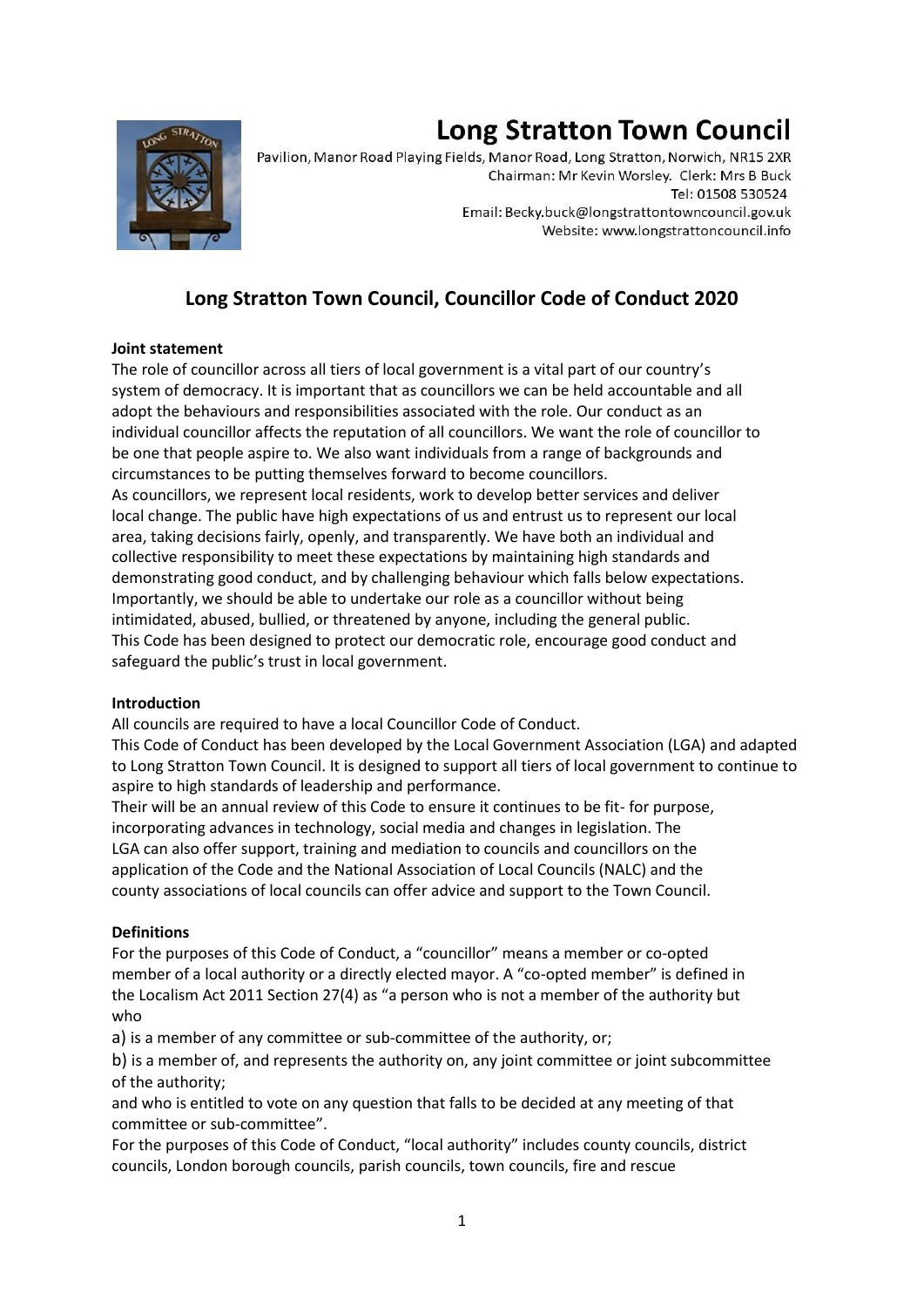authorities, police authorities, joint authorities, economic prosperity boards, combined authorities and National Park authorities.

#### **Purpose of the Code of Conduct**

The purpose of this Code of Conduct is to assist you, as a councillor, in modelling the behaviour that is expected of you, to provide a personal check and balance, and to set out the type of conduct that could lead to action being taken against you. It is also to protect you, the public, fellow councillors, local authority officers and the reputation of local government. It sets out general principles of conduct expected of all councillors and your specific obligations in relation to standards of conduct. The LGA encourages the use of support, training and mediation prior to action being taken using the Code. The fundamental aim of the Code is to create and maintain public confidence in the role of councillor and local government.

#### **General principles of councillor conduct**

Everyone in public office at all levels; all who serve the public or deliver public services, including ministers, civil servants, councillors and local authority officers; should uphold the Seven Principles of Public Life, also known as the Nolan Principles.

Building on these principles, the following general principles have been developed specifically for the role of councillor.

In accordance with the public trust placed in me, on all occasions:

- I act with integrity and honesty
- I act lawfully
- I treat all persons fairly and with respect; and
- I lead by example and act in a way that secures public confidence in the role of councillor. In undertaking my role:
- I impartially exercise my responsibilities in the interests of the local community
- I do not improperly seek to confer an advantage, or disadvantage, on any person
- I avoid conflicts of interest
- I exercise reasonable care and diligence; and
- I ensure that public resources are used prudently in accordance with my local authority's requirements and in the public interest.

#### **Application of the Code of Conduct**

This Code of Conduct applies to you as soon as you sign your declaration of acceptance of the office of councillor or attend your first meeting as a co-opted member and continues to apply to you until you cease to be a councillor.

This Code of Conduct applies to you when you are acting in your capacity as a councillor which may include when:

• you misuse your position as a councillor

• Your actions would give the impression to a reasonable member of the public with knowledge of all the facts that you are acting as a councillor;

The Code applies to all forms of communication and interaction, including:

- at face-to-face meetings
- at online or telephone meetings
- in written communication
- in verbal communication
- in non-verbal communication
- in electronic and social media communication, posts, statements and comments.

You are also expected to uphold high standards of conduct and show leadership at all times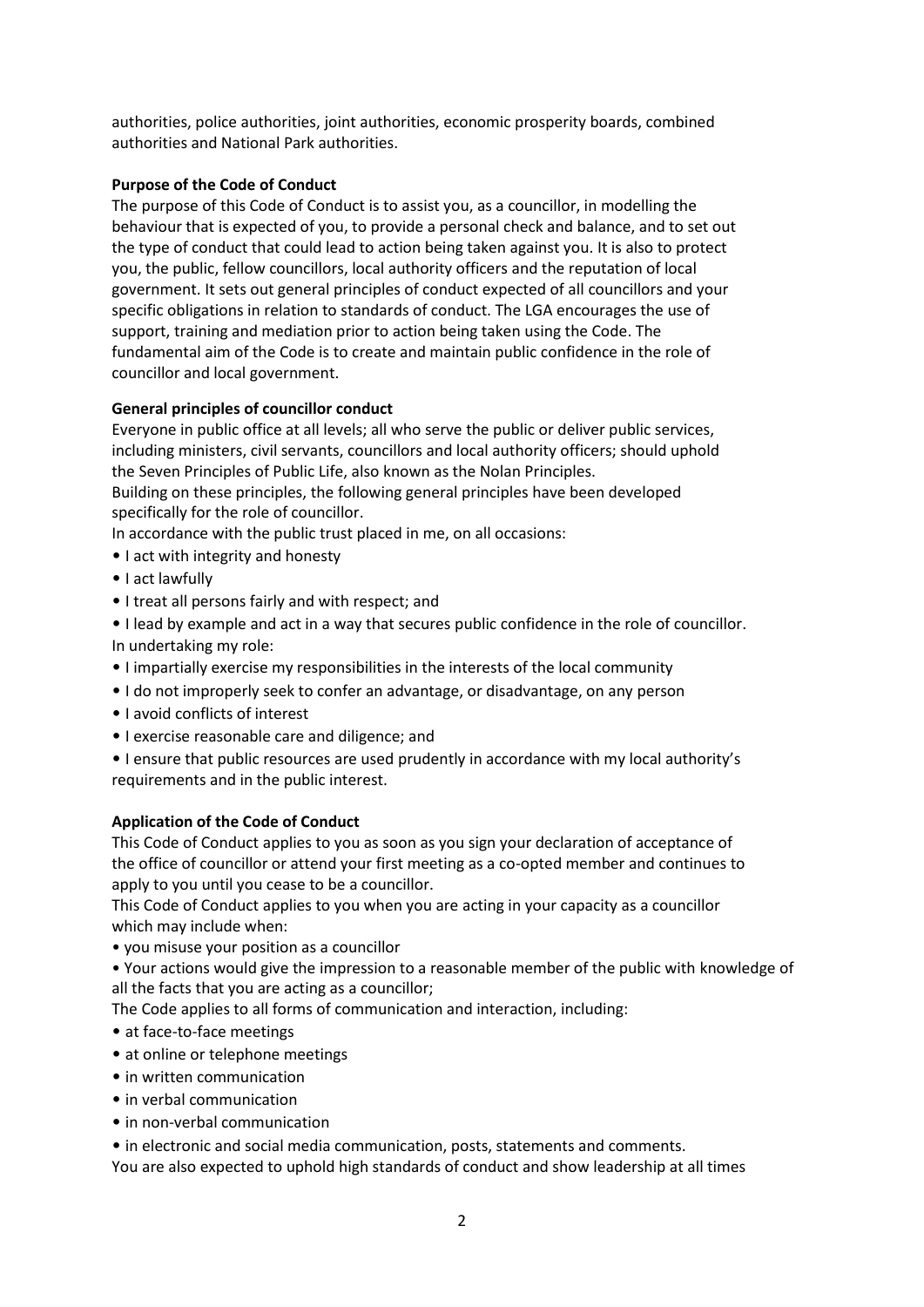#### when acting as a councillor.

Your Monitoring Officer has statutory responsibility for the implementation of the Code of Conduct, and you are encouraged to seek advice from your Monitoring Officer on any matters that may relate to the Code of Conduct. Town and parish councillors are encouraged to seek advice from their Clerk, who may refer matters to the Monitoring Officer.

#### **Standards of councillor conduct**

This section sets out your obligations, which are the minimum standards of conduct required of you as a councillor. Should your conduct fall short of these standards, a complaint may be made against you, which may result in action being taken.

Guidance is included to help explain the reasons for the obligations and how they should be followed.

#### **General Conduct**

**1. Respect**

# **As a councillor:**

# **1.1 I treat other councillors and members of the public with respect.**

# **1.2 I treat local authority employees, employees and representatives of partner organisations and those volunteering for the local authority with respect and respect the role they play.**

Respect means politeness and courtesy in behaviour, speech, and in the written word. Debate and having different views are all part of a healthy democracy. As a councillor, you can express, challenge, criticise and disagree with views, ideas, opinions and policies in a robust but civil manner. You should not, however, subject individuals, groups of people or organisations to personal attack.

In your contact with the public, you should treat them politely and courteously. Rude and offensive behaviour lowers the public's expectations and confidence in councillors. In return, you have a right to expect respectful behaviour from the public. If members of the public are being abusive, intimidatory or threatening you are entitled to stop any conversation or interaction in person or online and report them to the local authority, the relevant social media provider or the police. This also applies to fellow councillors, where action could then be taken under the Councillor Code of Conduct, and local authority employees, where concerns should be raised in line with the local authority's council or officer protocol.

# **2. Bullying, harassment and discrimination**

**As a councillor:**

# **2.1 I do not bully any person.**

# **2.2 I do not harass any person.**

# **2.3 I promote equalities and do not discriminate unlawfully against any person.**

The Advisory, Conciliation and Arbitration Service (ACAS) characterises bullying as offensive, intimidating, malicious or insulting behaviour, an abuse or misuse of power through means that undermine, humiliate, denigrate or injure the recipient. Bullying might be a regular pattern of behaviour or a one-off incident, it may happen face-to-face on social media, in emails or phone calls, happen in the workplace or at work social events and may not always be obvious or noticed by others.

The Protection from Harassment Act 1997 defines harassment as conduct that causes alarm or distress or puts people in fear of violence and must involve such conduct on at least two occasions. It can include repeated attempts to impose unwanted communications and contact upon a person in a manner that could be expected to cause distress or fear in any reasonable person.

Unlawful discrimination is where someone is treated unfairly because of a protected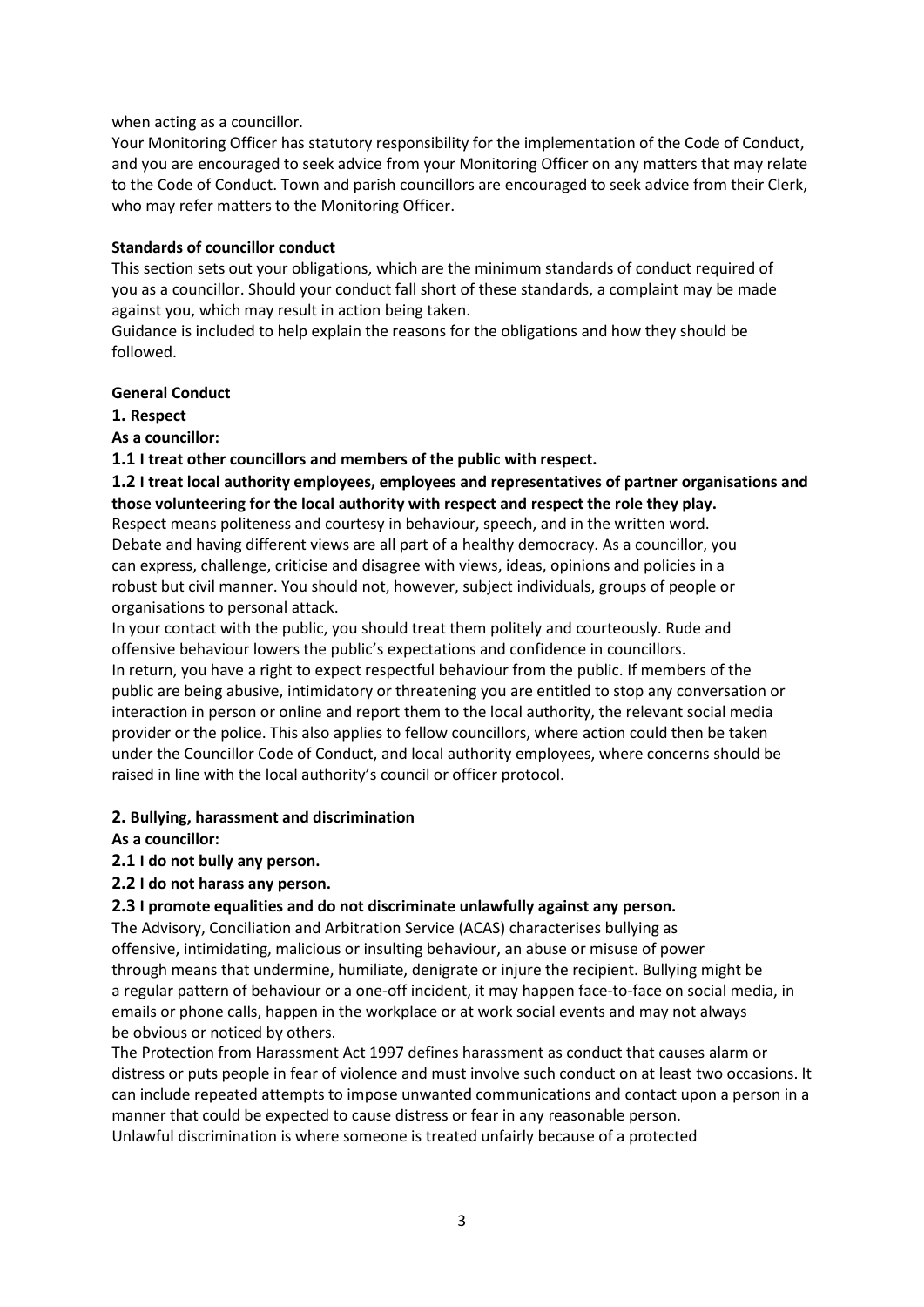characteristic. Protected characteristics are specific aspects of a person's identity defined by the Equality Act 2010. They are age, disability, gender reassignment, marriage and civil partnership, pregnancy and maternity, race, religion or belief, sex and sexual orientation.

The Equality Act 2010 places specific duties on local authorities. Councillors have a central role to play in ensuring that equality issues are integral to the local authority's performance and strategic aims, and that there is a strong vision and public commitment to equality across public services.

# **3. Impartiality of officers of the council**

# **As a councillor:**

# **3.1 I do not compromise, or attempt to compromise, the impartiality of anyone who works for, or on behalf of, the local authority.**

Officers work for the local authority as a whole and must be politically neutral (unless they are political assistants). They should not be coerced or persuaded to act in a way that would undermine their neutrality. You can question officers in order to understand, for example, their reasons for proposing to act in a particular way, or the content of a report that they have written. However, you must not try and force them to act differently, change their advice, or alter the content of that report, if doing so would prejudice their professional integrity.

# **4. Confidentiality and access to information**

**As a councillor:**

**4.1 I do not disclose information:**

**a. given to me in confidence by anyone**

**b. acquired by me which I believe, or ought reasonably to be aware, is of a confidential nature, unless**

**i. I have received the consent of a person authorised to give it;**

**ii. I am required by law to do so;**

**iii. the disclosure is made to a third party for the purpose of obtaining professional legal advice provided that the third party agrees not to disclose the information to any other person; or**

**iv. the disclosure is:**

**1. reasonable and in the public interest; and**

**2. made in good faith and in compliance with the reasonable requirements of the local authority; and**

**3. I have consulted the Monitoring Officer prior to its release.**

**4.2 I do not improperly use knowledge gained solely as a result of my role as a councillor for the advancement of myself, my friends, my family members, my employer or my business interests.**

**4.3 I do not prevent anyone from getting information that they are entitled to by law.** Local authorities must work openly and transparently, and their proceedings and printed materials are open to the public, except in certain legally defined circumstances. You should work on this basis, but there will be times when it is required by law that discussions, documents and other information relating to or held by the local authority must be treated in a confidential manner. Examples include personal data relating to individuals or information relating to ongoing negotiations.

# **5. Disrepute**

# **As a councillor:**

# **5.1 I do not bring my role or local authority into disrepute.**

As a Councillor, you are trusted to make decisions on behalf of your community and your actions and behaviour are subject to greater scrutiny than that of ordinary members of the public. You should be aware that your actions might have an adverse impact on you, other councillors and/or your local authority and may lower the public's confidence in your or your local authority's ability to discharge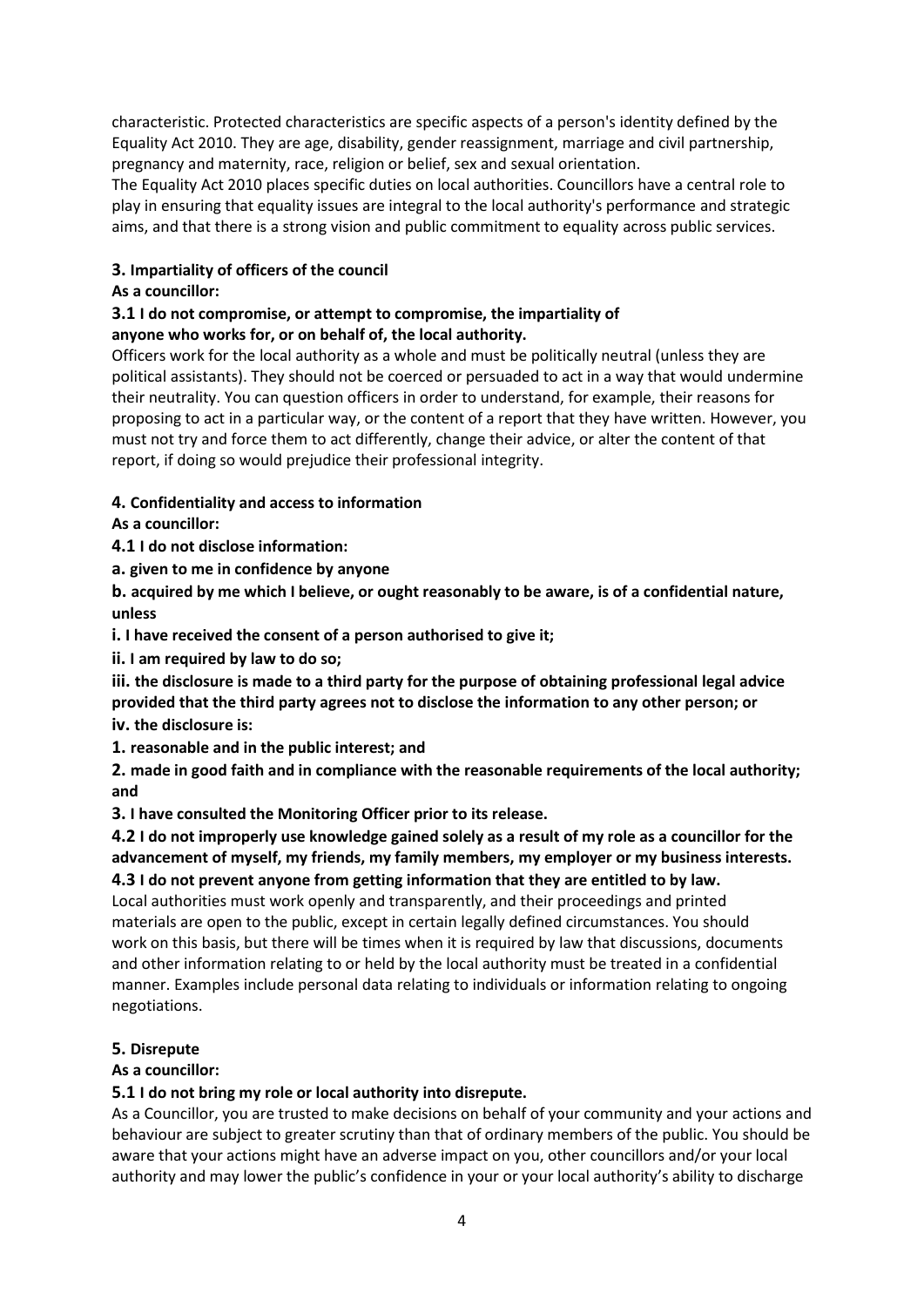your/its functions. For example, behaviour that is considered dishonest and/or deceitful can bring your local authority into disrepute. You are able to hold the local authority and fellow councillors to account and are able to constructively challenge and express concern about decisions and processes undertaken by the council whilst continuing to adhere to other aspects of this Code of Conduct.

# **6. Use of position**

# **As a councillor:**

# **6.1 I do not use, or attempt to use, my position improperly to the advantage or disadvantage of myself or anyone else.**

Your position as a member of the local authority provides you with certain opportunities, responsibilities, and privileges, and you make choices all the time that will impact others. However, you should not take advantage of these opportunities to further your own or others private interests or to disadvantage anyone unfairly.

# **7. Use of local authority resources and facilities**

**As a councillor:**

**7.1 I do not misuse council resources.**

**7.2 I will, when using the resources of the local authority or authorising their use by others:**

**a. act in accordance with the local authority's requirements; and**

# **b. ensure that such resources are not used for political purposes unless that use could reasonably be regarded as likely to facilitate, or be conducive to, the discharge of the functions of the local authority or of the office to which I have been elected or appointed.**

You may be provided with resources and facilities by the local authority to assist you in carrying out your duties as a councillor.

Examples include:

- office support
- stationery
- equipment such as phones, and computers
- transport
- access and use of local authority buildings and rooms.

These are given to you to help you carry out your role as a councillor more effectively and are not to be used for business or personal gain. They should be used in accordance with the purpose for which they have been provided and the local authority's own policies regarding their use.

# **8. Complying with the Code of Conduct**

**As a Councillor:**

**8.1 I undertake Code of Conduct training provided by my local authority.**

**8.2 I cooperate with any Code of Conduct investigation and/or determination.**

**8.3 I do not intimidate or attempt to intimidate any person who is likely to be involved with the administration of any investigation or proceedings.**

# **8.4 I comply with any sanction imposed on me following a finding that I have breached the Code of Conduct.**

It is extremely important for you as a councillor to demonstrate high standards, for you to have your actions open to scrutiny and for you not to undermine public trust in the local authority or its governance. If you do not understand or are concerned about the local authority's processes in handling a complaint you should raise this with your Monitoring Officer.

# **Protecting your reputation and the reputation of the local authority**

# **9. Interests**

**As a councillor:**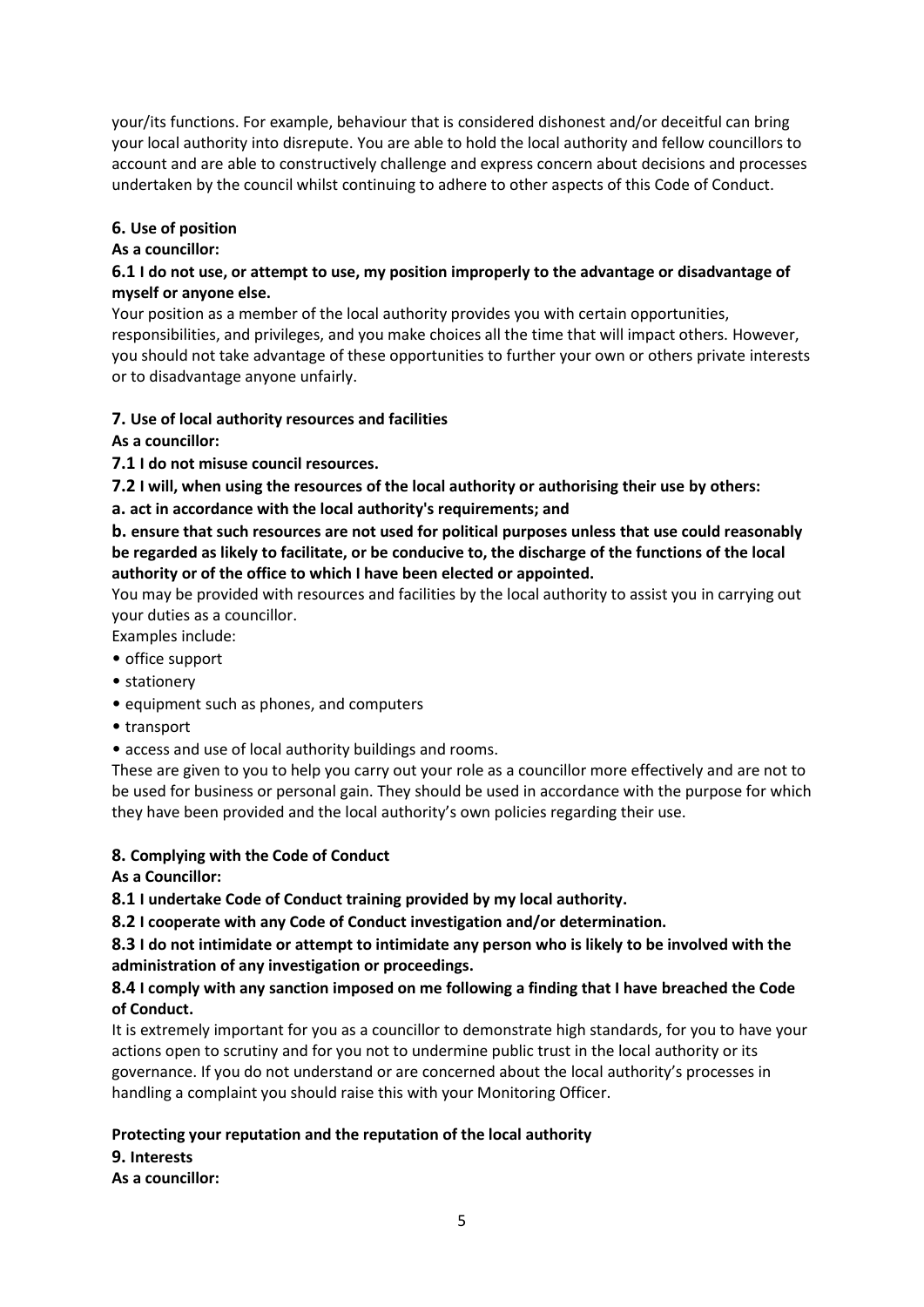#### **9.1 I register and disclose my interests.**

Section 29 of the Localism Act 2011 requires the Monitoring Officer to establish and maintain a register of interests of members of the authority.

You need to register your interests so that the public, local authority employees and fellow councillors know which of your interests might give rise to a conflict of interest. The register is a public document that can be consulted when (or before) an issue arises. The register also protects you by allowing you to demonstrate openness and a willingness to be held accountable. You are personally responsible for deciding whether or not you should disclose an interest in a meeting, but it can be helpful for you to know early on if others think that a potential conflict might arise. It is also important that the public know about any interest that might have to be disclosed by you or other councillors when making or taking part in decisions, so that decision making is seen by the public as open and honest. This helps to ensure that public confidence in the integrity of local governance is maintained. You should note that failure to register or disclose a disclosable pecuniary interest as set out in **Table 1**, is a criminal offence under the Localism Act 2011. **Appendix B sets** out the detailed provisions on registering and disclosing interests. If in doubt, you should always seek advice from your Monitoring Officer.

#### **10. Gifts and hospitality**

#### **As a councillor:**

**10.1 I do not accept gifts or hospitality, irrespective of estimated value, which could give rise to real or substantive personal gain or a reasonable suspicion of influence on my part to show favour from persons seeking to acquire, develop or do business with the local authority or from persons who may apply to the local authority for any permission, licence or other significant advantage. 10.2 I register with the Monitoring Officer any gift or hospitality with an estimated value of at least £50 within 28 days of its receipt.**

# **10.3 I register with the Monitoring Officer any significant gift or hospitality that I have been offered but have refused to accept.**

In order to protect your position and the reputation of the local authority, you should exercise caution in accepting any gifts or hospitality which are (or which you reasonably believe to be) offered to you because you are a councillor. The presumption should always be not to accept significant gifts or hospitality. However, there may be times when such a refusal may be difficult if it is seen as rudeness in which case you could accept it but must ensure it is publicly registered. However, you do not need to register gifts and hospitality which are not related to your role as a councillor, such as Christmas gifts from your friends and family. It is also important to note that it is appropriate to accept normal expenses and hospitality associated with your duties as a councillor. If you are unsure, do contact your Monitoring Officer for guidance.

#### **Appendices**

#### **Appendix A: The Seven Principles of Public Life**

# The principles are:

#### **Selflessness**

Holders of public office should act solely in terms of the public interest.

#### **Integrity**

Holders of public office must avoid placing themselves under any obligation to people or organisations that might try inappropriately to influence them in their work. They should not act or take decisions in order to gain financial or other material benefits for themselves,

#### their family, or their friends. They must disclose and resolve any interests and relationships. **Objectivity**

Holders of public office must act and take decisions impartially, fairly and on merit, using the best evidence and without discrimination or bias.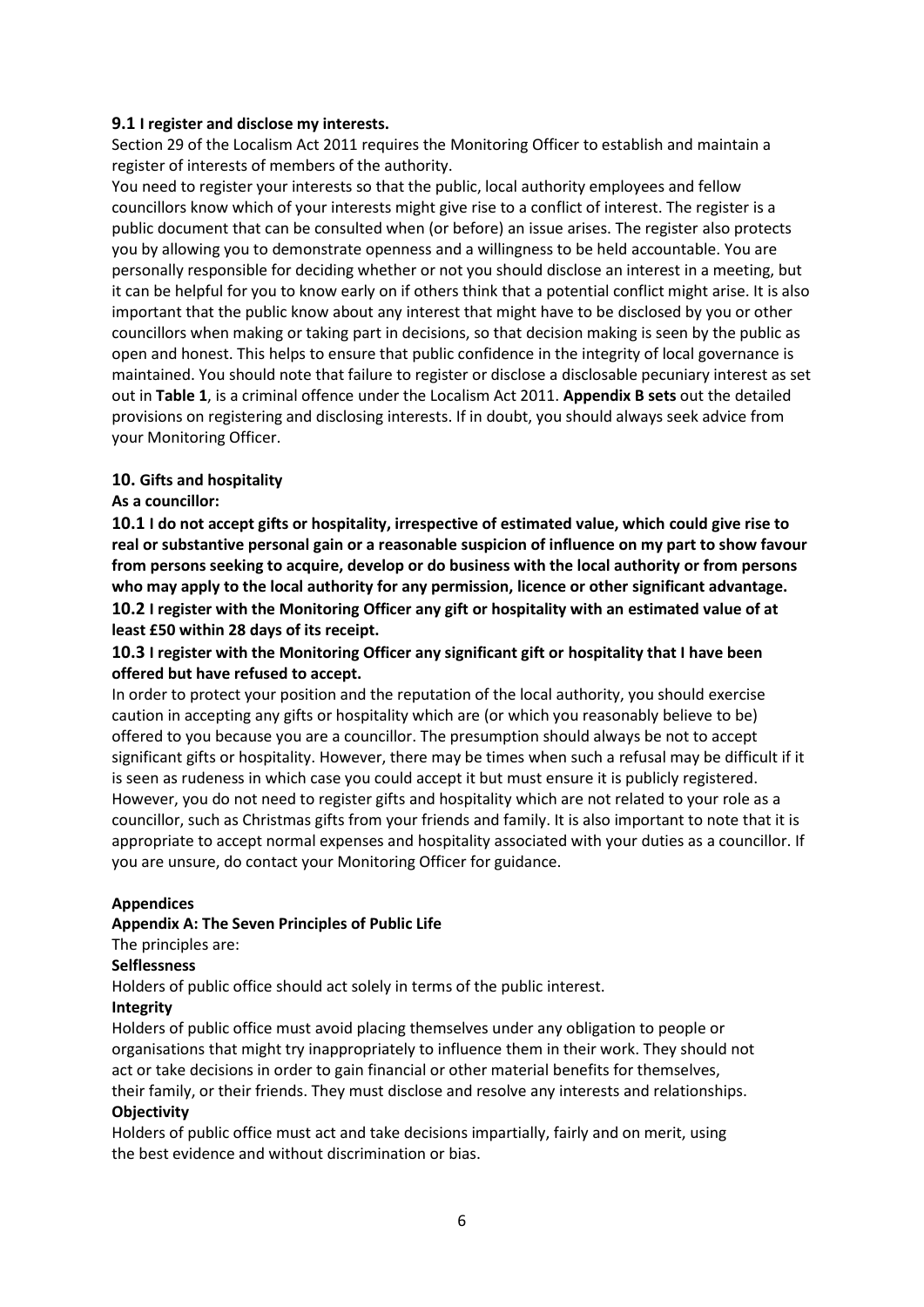# **Accountability**

Holders of public office are accountable to the public for their decisions and actions and must submit themselves to the scrutiny necessary to ensure this.

#### **Openness**

Holders of public office should act and take decisions in an open and transparent manner. Information should not be withheld from the public unless there are clear and lawful reasons for so doing.

#### **Honesty**

Holders of public office should be truthful.

#### **Leadership**

Holders of public office should exhibit these principles in their own behaviour. They should actively promote and robustly support the principles and be willing to challenge poor behaviour wherever it occurs.

#### **Appendix B Registering interests**

Within 28 days of becoming a member or your re-election or re-appointment to office you must register with the Monitoring Officer the interests which fall within the categories set out in **Table 1** (**Disclosable Pecuniary Interests**) which are as described in "The Relevant Authorities (Disclosable Pecuniary Interests) Regulations 2012". You should also register details of your other personal interests which fall within the categories set out in **Table 2** (**Other Registerable Interests**).

"**Disclosable Pecuniary Interests** means an interest of yourself, or of your partner if you are aware of your partner's interest, within the descriptions set out in Table 1 below.

**"Partner"** means a spouse or civil partner, or a person with whom you are living as husband or wife, or a person with whom you are living as if you are civil partners.

1. You must ensure that your register of interests is kept up-to-date and within 28 days of becoming aware of any new interest, or of any change to a registered interest, notify the Monitoring Officer.

2. A 'sensitive interest' is as an interest which, if disclosed, could lead to the councillor, or a person connected with the councillor, being subject to violence or intimidation.

3. Where you have a 'sensitive interest' you must notify the Monitoring Officer with the reasons why you believe it is a sensitive interest. If the Monitoring Officer agrees they will withhold the interest from the public register.

# **Non participation in case of disclosable pecuniary interest**

4. Where a matter arises at a meeting which directly relates to one of your Disclosable Pecuniary Interests as set out in **Table 1**, you must disclose the interest, not participate in any discussion or vote on the matter and must not remain in the room unless you have been granted a dispensation. If it is a 'sensitive interest', you do not have to disclose the nature of the interest, just that you have an interest.

Dispensation may be granted in limited circumstances, to enable you to participate and vote on a matter in which you have a disclosable pecuniary interest.

5. Where you have a disclosable pecuniary interest on a matter to be considered or is being considered by you as a Cabinet member in exercise of your executive function, you must notify the Monitoring Officer of the interest and must not take any steps or further steps in the matter apart from arranging for someone else to deal with it.

#### **Disclosure of Other Registerable Interests**

6. Where a matter arises at a meeting which *directly relates* to the financial interest or wellbeing of one of your Other Registerable Interests (as set out in **Table 2**), you must disclose the interest. You may speak on the matter only if members of the public are also allowed to speak at the meeting but otherwise must not take part in any discussion or vote on the matter and must not remain in the room unless you have been granted a dispensation. If it is a 'sensitive interest', you do not have to disclose the nature of the interest.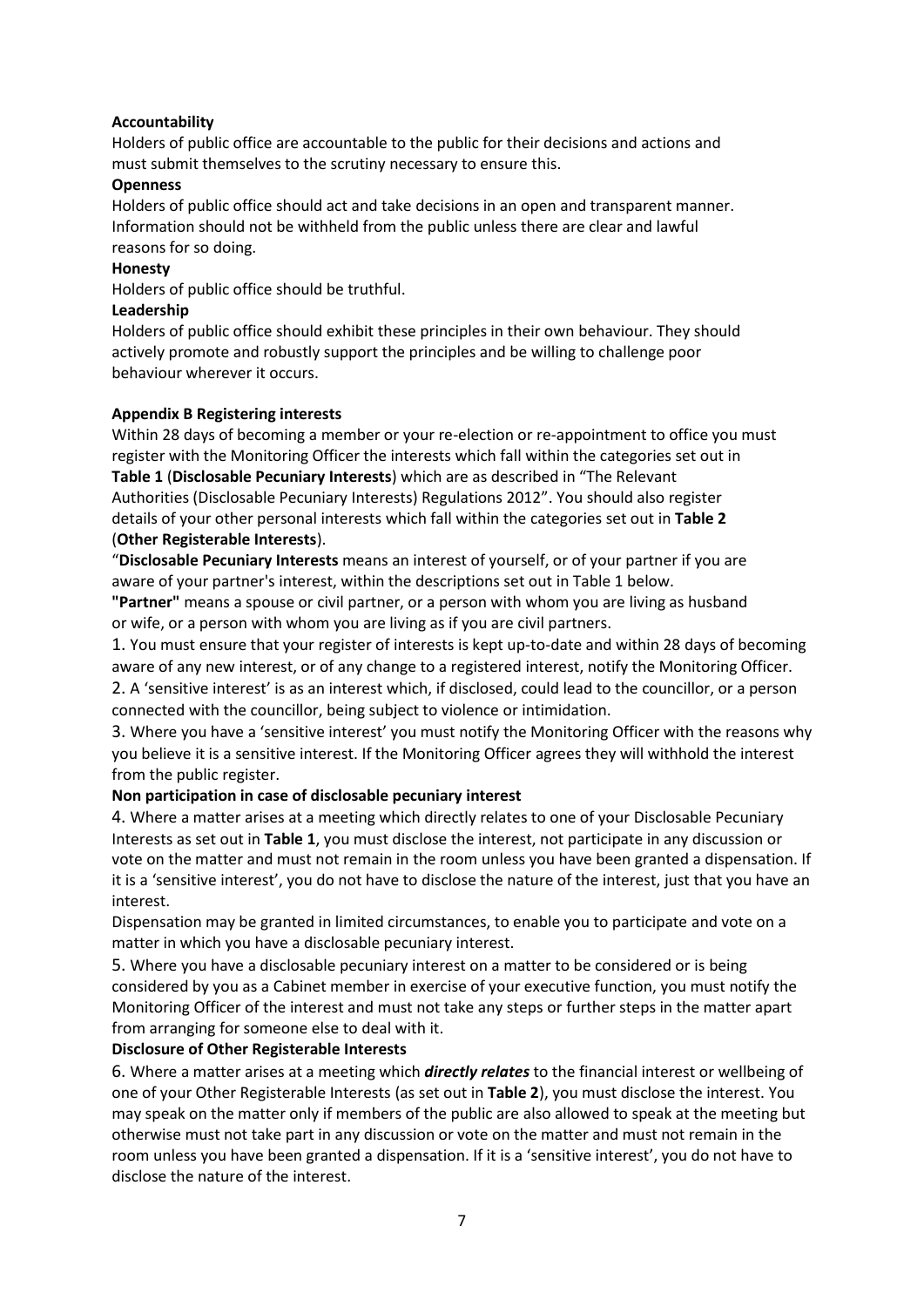# **Disclosure of Non-Registerable Interests**

7. Where a matter arises at a meeting which *directly relates* to your financial interest or well-being (and is not a Disclosable Pecuniary Interest set out in Table 1) or a financial interest or well-being of a relative or close associate, you must disclose the interest. You may speak on the matter only if members of the public are also allowed to speak at the meeting. Otherwise you must not take part in any discussion or vote on the matter and must not remain in the room unless you have been granted a dispensation. If it is a 'sensitive interest', you do not have to disclose the nature of the interest.

8. Where a matter arises at a meeting which *affects* –

a. your own financial interest or well-being;

b. a financial interest or well-being of a relative or close associate; or

c. a financial interest or wellbeing of a body included under Other Registrable Interests as set out in **Table 2** you must disclose the interest. In order to determine whether you can remain in the meeting after disclosing your interest the following test should be applied

9. Where a matter (referred to in paragraph 8 above*) affects* the financial interest or well-being: a. to a greater extent than it affects the financial interests of the majority of inhabitants of the ward affected by the decision and;

b. a reasonable member of the public knowing all the facts would believe that it would affect your view of the wider public interest You may speak on the matter only if members of the public are also allowed to speak at the meeting. Otherwise you must not take part in any discussion or vote on the matter and must not remain in the room unless you have been granted a dispensation.

If it is a 'sensitive interest', you do not have to disclose the nature of the interest.

10. [Where you have an Other Registerable Interest or Non-Registerable Interest on a matter to be considered or is being considered by you as a Cabinet member in exercise of your executive function, you must notify the Monitoring Officer of the interest and must not take any steps or further steps in the matter apart from arranging for someone else to deal with it]

#### **Table 1: Disclosable Pecuniary Interests**

This table sets out the explanation of Disclosable Pecuniary Interests as set out in the Relevant Authorities (Disclosable Pecuniary Interests) Regulations 2012. Any employment, office, trade, profession or vocation carried on for profit or gain.

#### **Sponsorship**

Any payment or provision of any other financial benefit (other than from the council) made to the councillor during the previous 12-month period for expenses incurred by him/her in carrying out his/her duties as a councillor, or towards his/her election expenses. This includes any payment or financial benefit from a trade union within the meaning of the Trade Union and Labour Relations (Consolidation) Act 1992.

# **Contracts**

Any contract made between the councillor or his/her spouse or civil partner or the person with whom the **Subject Description, Employment, office, trade, profession or vocation** councillor is living as if they were spouses/civil partners (or a firm in which such person is a partner, or an incorporated body of which such person is a director\* or a body that such person has a beneficial interest in the securities of\*) and the council —

(a) under which goods or services are to be

provided or works are to be executed; and

(b) which has not been fully discharged.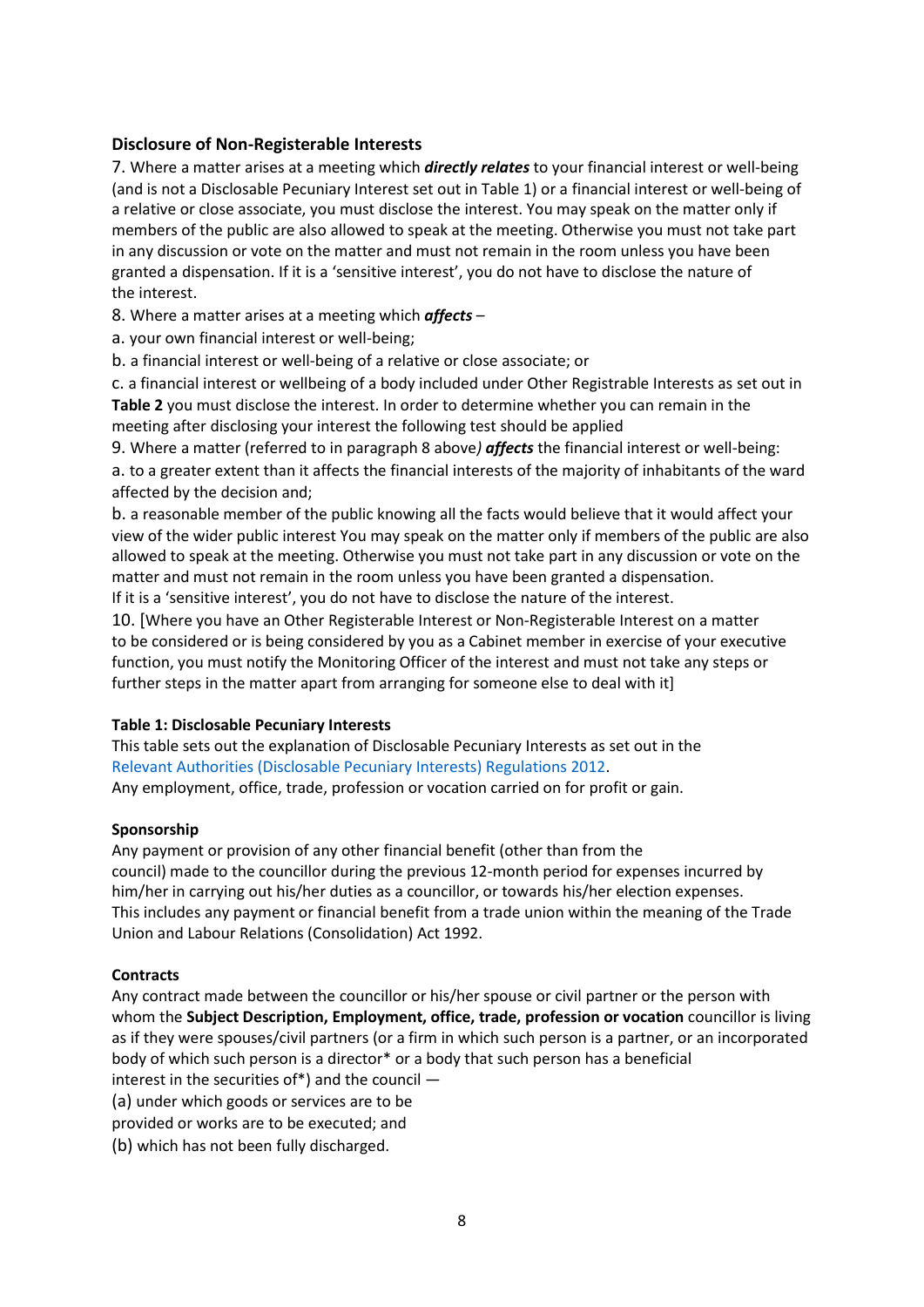#### **Land and Property**

Any beneficial interest in land which is within the area of the council. 'Land' excludes an easement, servitude, interest or right in or over land which does not give the councillor or his/her spouse or civil partner or the person with whom the councillor is living as if they were spouses/ civil partners (alone or jointly with another) a right to occupy or to receive income.

#### **Licenses**

Any licence (alone or jointly with others) to occupy land in the area of the council for a month or longer

#### **Corporate tenancies**

Any tenancy where (to the councillor<sup>3</sup>s knowledge)—

(a) the landlord is the council; and

(b) the tenant is a body that the councillor, or his/her spouse or civil partner or the person with whom the councillor is living as if they were spouses/ civil partners is a partner of or a director<sup>\*</sup> of or has a beneficial interest in the securities\* of.

#### **Securities**

Any beneficial interest in securities\* of a body where—

(a) that body (to the councillor's knowledge has a place of business or land in the area of the council; and

(b) either—

(i) the total nominal value of the securities\* exceeds £25,000 or one hundredth of the total issued share capital of that body; or

(ii) if the share capital of that body is of more than one class, the total nominal value of the shares of any one class in which the councillor, or his/ her spouse or civil partner or the person with whom the councillor is living as if they were

\* 'director' includes a member of the committee of management of an industrial and provident society.

\* 'securities' means shares, debentures, debenture stock, loan stock, bonds, units of a collective investment scheme within the meaning of the Financial Services and Markets Act 2000 and other securities of any description, other than money deposited with a building society.

# **Table 2: Other Registrable Interests**

You must register as an Other Registerable Interest :

a) any unpaid directorships

b ) any body of which you are a member or are in a position of general control or management and to which you are nominated or appointed by your authority

c) any body

(i) exercising functions of a public nature

(ii) directed to charitable purposes or

(iii) one of whose principal purposes includes the influence of public opinion or policy (including any political party or trade union) of which you are a member or in a position of general control or management spouses/civil partners have a beneficial interest exceeds one hundredth of the total issued share capital of that class.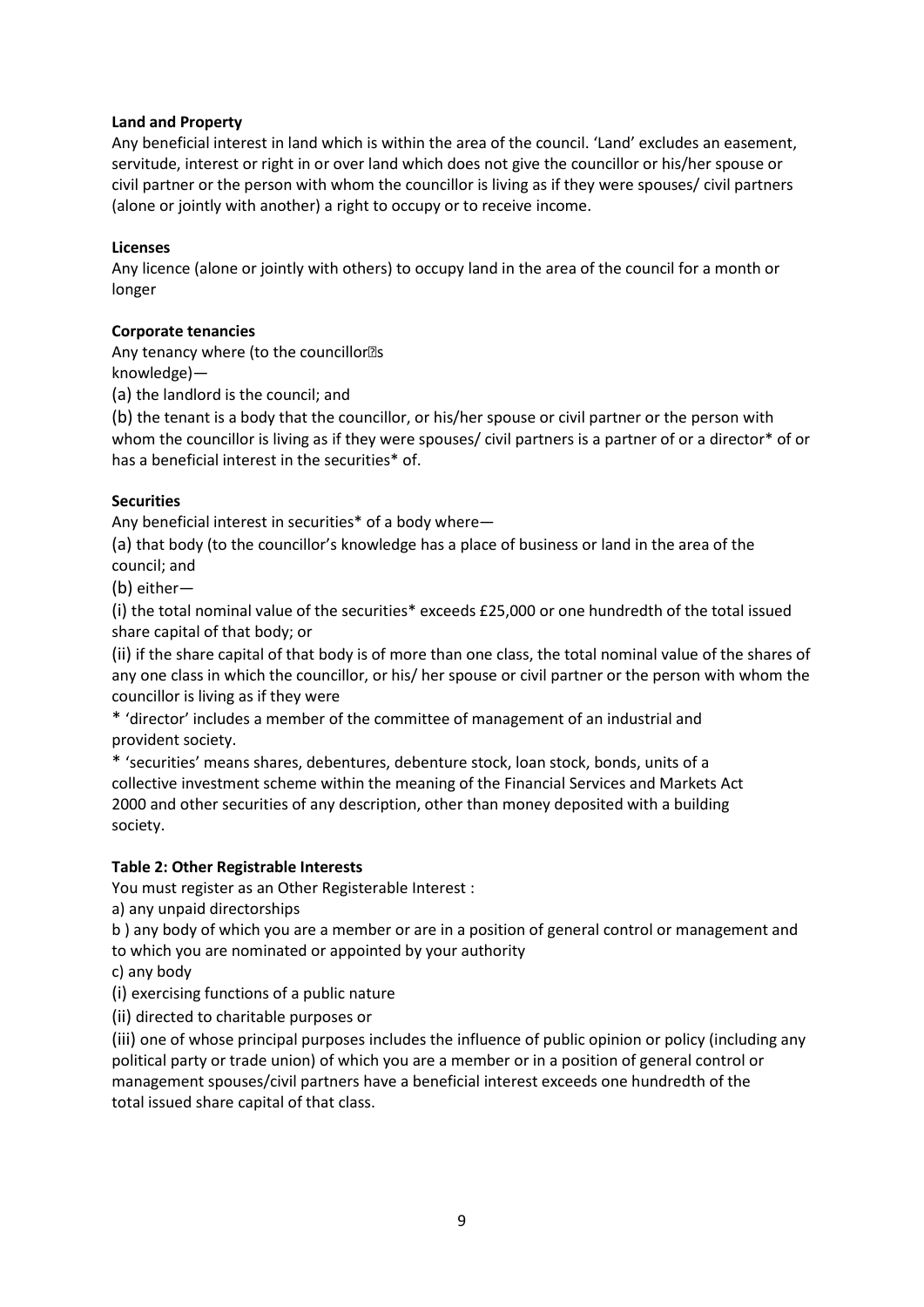# **Appendix C : the Committee on Standards in Public Life**

The LGA has undertaken this review whilst the Government continues to consider the recommendations made by the Committee on Standards in Public Life in their report on Local Government Ethical Standards. If the Government chooses to implement any of the recommendations, this could require a change to this Code.

The recommendations cover:

• Recommendations for changes to the Localism Act 2011 to clarify in law when the Code of Conduct applies

- The introduction of sanctions
- An appeals process through the Local Government Ombudsman
- Changes to the Relevant Authorities (Disclosable Pecuniary Interests) Regulations 2012
- Updates to the Local Government Transparency Code
- Changes to the role and responsibilities of the Independent Person

• That the criminal offences in the Localism Act 2011 relating to Disclosable Pecuniary Interests should be abolished

The Local Government Ethical Standards report also includes Best Practice recommendations. These are:

**Best practice 1**: Local authorities should include prohibitions on bullying and harassment in codes of conduct. These should include a definition of bullying and harassment,

supplemented with a list of examples of the sort of behaviour covered by such a definition.

**Best practice 2**: Councils should include provisions in their code of conduct requiring councillors to comply with any formal standards investigation and prohibiting trivial or malicious allegations by councillors.

**Best practice 3**: Principal authorities should review their code of conduct each year and regularly seek, where possible, the views of the public, community organisations and neighbouring authorities.

**Best practice 4**: An authority's code should be readily accessible to both councillors and the public, in a prominent position on a council<sup>®</sup>s website and available in council premises.

**Best practice 5**: Local authorities should update their gifts and hospitality register at least once per quarter, and publish it in an accessible format, such as CSV.

**Best practice 6**: Councils should publish a clear and straightforward public interest test against which allegations are filtered.

**Best practice 7**: Local authorities should have access to at least two Independent Persons. **Best practice 8**: An Independent Person should be consulted as to whether to undertake a formal

investigation on an allegation, and should be given the option to review and comment on allegations which the responsible officer is minded to dismiss as being without merit, vexatious, or trivial. **Best practice 9**: Where a local authority makes a decision on an allegation of misconduct following a

formal investigation, a decision notice should be published as soon as possible on its website, including a brief statement of facts, the provisions of the code engaged by the allegations, the view of the Independent Person, the reasoning of the decision-maker, and any sanction applied. **Best practice 10**: A local authority should have straightforward and accessible guidance on its website on how to make a complaint under the code of conduct, the process for handling complaints, and estimated timescales for investigations and outcomes.

**Best practice 11:** Formal standards complaints about the conduct of a parish councillor towards a clerk should be made by the chair or by the parish council, rather than the clerk in all but exceptional circumstances.

**Best practice 12**: Monitoring Officers roles should include providing advice, support and management of investigations and adjudications on alleged breaches to parish councils within the remit of the principal authority. They should be provided with adequate training, corporate support and resources to undertake this work.